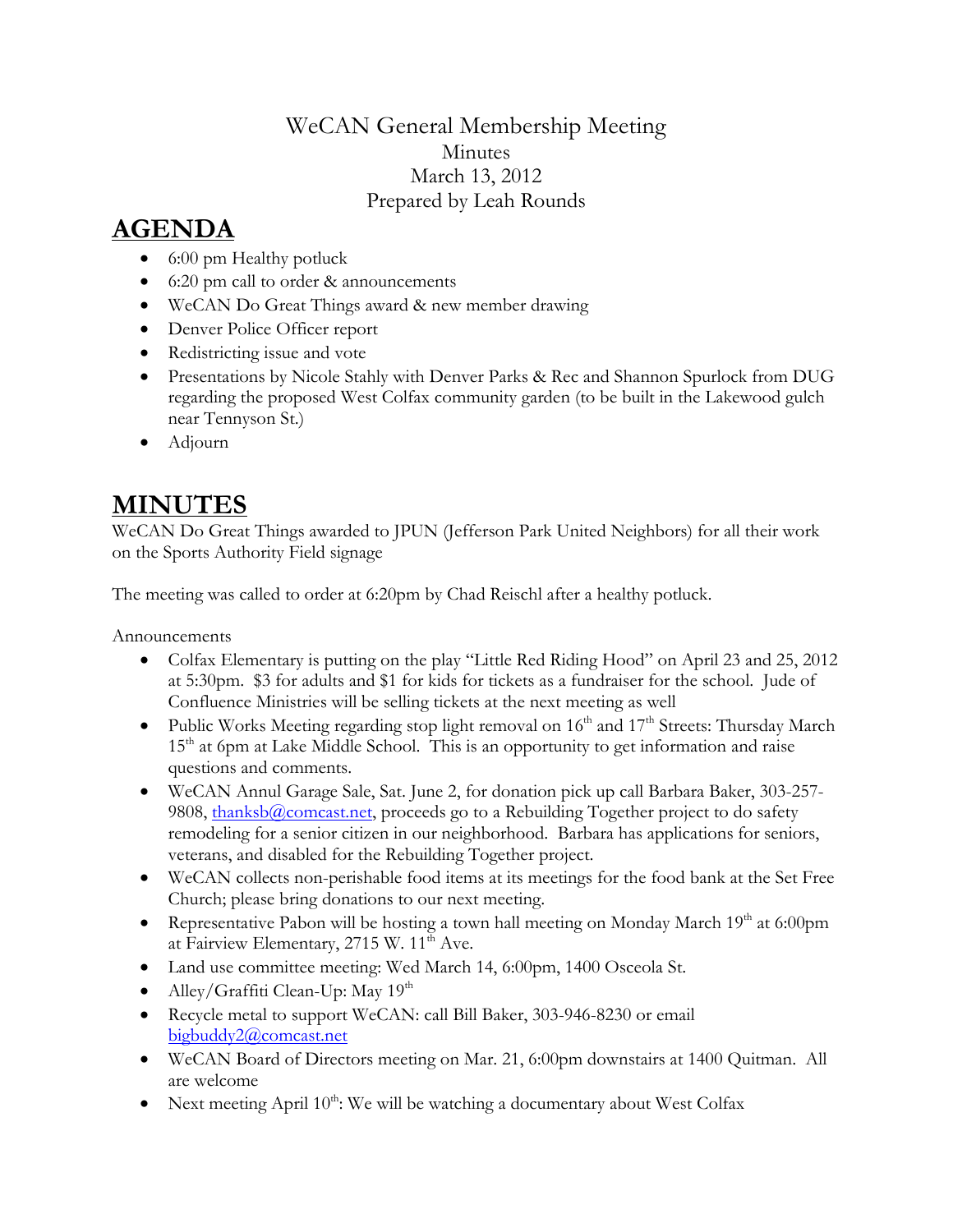Denver Police Officer Jay Wittenberg

- In the next year the West Colfax area should see a lot more cop cars patrolling the area. A Problem Solving Project (PSP) at level 1 will be focusing on the 121 Precinct  $(17<sup>th</sup>$  to the gulch and Federal to Sheridan)
- Reported offenses in January 2012 have decreased 34% as compared to January 2011. More statistics were made available in a memo handed out by DPD.
- DPD is partnering with Crime Stoppers to provide rewards for any information regarding juvenile and repeat-offenders with firearms.
- Concerns were raised with the increased traffic on 14<sup>th</sup> between Wadsworth and Sheridan. It may be due to the road construction; this is Lakewood's jurisdiction

Ben Stetler (WeCAN co-President) announced that WeCAN will be pushing for increased membership this year (currently 240 members with the goal of having 500 by the end of the year).

- Encouraged all in attendance to reach out to neighbors to ask them to become a member of WeCAN and sign up to be on the listserv.
- With greater number of people, the more influence WeCAN can have when talking to officials.
- Registered Neighborhood Organizations (RNOs) are given particular weight and are recognized in Denver, as per the RNO ordinance Article 3 Section 12

Redistricting

- Every ten years there must be redistricting based on the new census data. The districts must be compact, connected, be equal in population, among a few other criteria. District 1 lost 5k people but overall Denver grew by 45k people with most growth in the NE. These changes won't go into affect until 2015
- There are currently 5 drafts of the changes to the 11 districts. Maps A, C, and D would all divide the West Colfax neighborhood basically in half at either Knox or Perry. Maps B and E would keep West Colfax intact
- WeCAN Board reaction is to keep our neighborhood together and think it is best to keep West Colfax in one district.
- There is strong support from Councilwoman Susan Shepherd of district 1 to keep West Colfax together. She shared that at the recent public meeting on this matter there was also strong support to keep West Colfax together.
- Advantages of staying together include: We do well with one councilperson representing us, requires more volunteer hours to stay in touch with a second councilperson (and the two may disagree on issues and there will be the need for them to stay in constant contact), need for a cohesive plan for the neighborhood, it is difficult to balance two opinions at times, it would be better to work together to attract more business along Colfax (especially with the light rail coming soon), being a cohesive group allows us to pull projects together and speak with a unified voice, the Federal to Sheridan boundary is an obvious grouping
- Opinion from the business district and others that a split could have its advantages: having two councilpersons could create more leverage and influence, opportunity to build a better relationship with the Villa Park neighborhood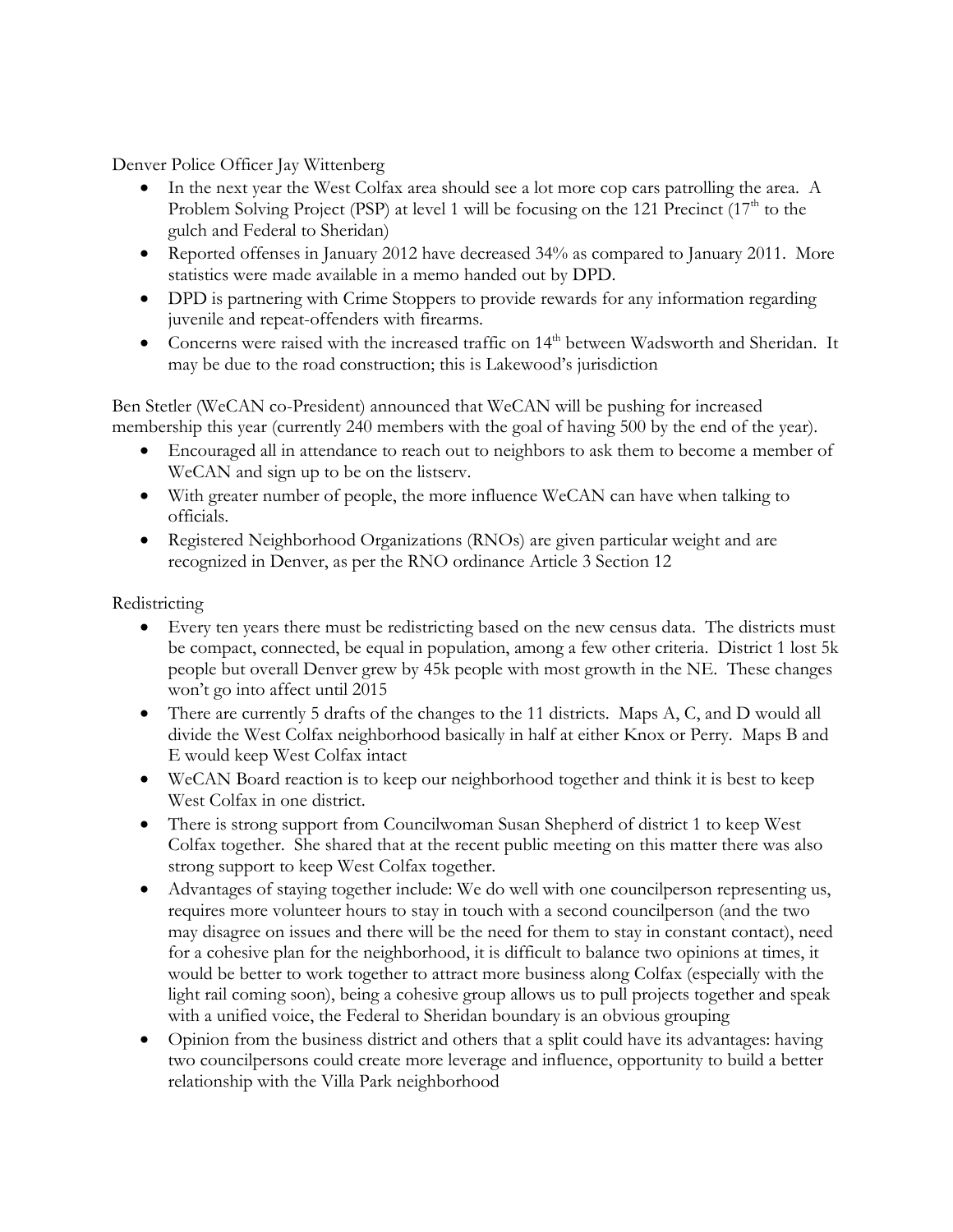- The redistricting committee has two more pubic meetings and they have received many opinions via email. There is the desire to keep "communities of interest" preserved (these may be economic grouping, cultural, religious, etc. but also include groups who got together on a certain issue) and for the statistical neighborhoods to stay intact as much as possible. Redistricting lines will be voted upon by the committee at the April  $30<sup>th</sup>$  meeting.
- WeCAN has written a letter in support of Maps B or E. There was a motion to vote in support of this letter. Members voted in support.

Susan Shepherd shared her monthly newsletter (sign-up for email version at www.denvergov.org/susanshepherd)

- Public meeting on March  $15<sup>th</sup>$  at 6pm by Public Works, at Lake Middle School to discuss signal and signage improvements.
- Structural Finance Task Force will hold a public meeting March  $22<sup>nd</sup>$  at 6:00pm at Exdo at 3545 Larimer St. and March 31<sup>st</sup> at 9:00am at Cook Park at 7100 Cherry Creek Drive South to discuss the Mayor's budget. Some areas of discussion include permanent changes in property taxes, a potential "pay as you throw" trash system, and health care and pension programs. Public comments are welcome

Nicole Stahly with Denver Parks & Rec & Shannon Spurlock from Denver Urban Gardens (DUG) gave an update on the Community Garden that will be at Nettie Moore Park (12<sup>th</sup> and Utica) across the path from the playground.

- DUG is currently working on a concept for the garden. The plan and playground improvements will be shown at future WeCAN meetings for feedback.
- Playground equipment is to be updated at the same time the garden goes in (the pit will remain as is and the playground equipment will be separated by age group). Playground will be brought up to ADA standards.
- Utility lines are currently running through the area, so DUG must make sure the concept plan doesn't interfere with these lines.
- Timeline coming up with a plan in the next month, must meet with utility company, need to coordinate with the playground equipment going in. Hoping for a Fall 2012 opening with garden planting starting in Spring 2013.
- Community Garden committee will run the program (Parks provide the land, DUG helps set up the program, committee will run it).
- There will be approximately 25 plots available
- Question on when the next community garden can get started. Must have a thriving first garden and good community involvement, then plan forward.
- Gardens will be irrigated by city water (the city allows DUG to tap into the system). It will be a manual water system (no drips, timers, etc.).

Barbara Baker Announced the partnership with Confluence Ministries to hold canning, preserving, ad jelly making lessons this summer.

Dan Pabon of House District 1

• Currently half way point into the legislation (Jan-May is the term)